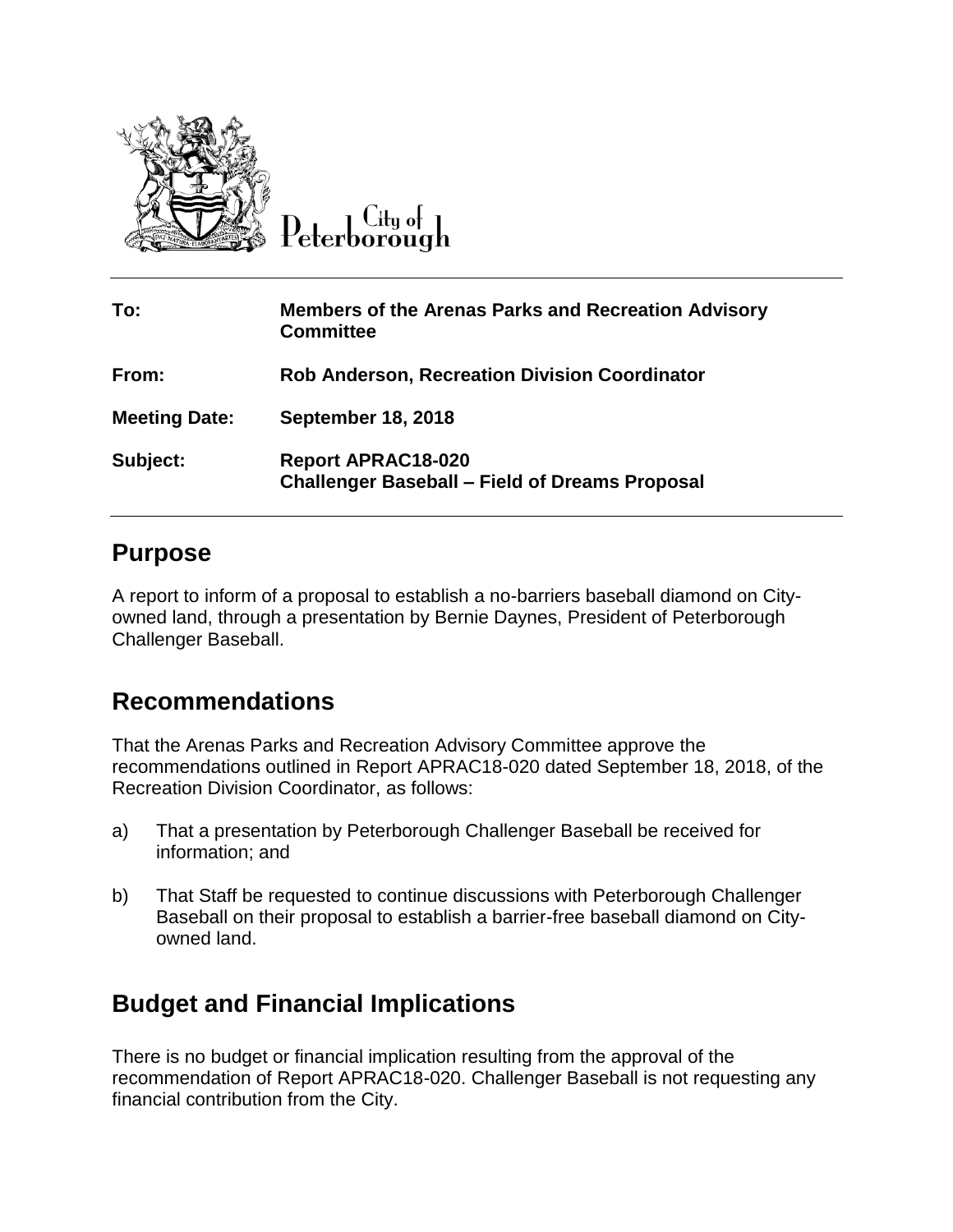# **Background**

Challenger Baseball operates a no barriers baseball league providing opportunity for children with special needs to enjoy participation in baseball at a level structured to their abilities. The league has approached the City with a proposal to establish a fully accessible field on City-owned land, conducive to the requirements of children with special needs. They are referring to the project as the Field of Dreams. Challenger Baseball is not asking the City to assist with the cost of establishing the diamond, but rather to provide the land on which to construct it. The league's preferred location is within Kiwanis Park, fronting on Middlefield Road.

Currently, the Challenger Baseball League plays at the community ball diamonds located at Turner Park and Brinton Carpet Park, which are not designed to meet the specific accessibility needs of the Challenger Baseball League participants. To meet the accessibility needs of the participants, the surface of the entire infield must provide appropriate cushioning to absorb impact as well as the hardiness required for wheelchairs, while still providing traction for all players. This is accomplished through the use of an artificial turf product. A similar diamond was developed in Moncton NB in 2016. For reference, a photo of that field is attached as Appendix "A.

Staff has invited Bernie Daynes, President of Peterborough Challenger Baseball to make a presentation to the Arenas Parks and Recreation Advisory Committee at its meeting of September 18, 2018, on the league's Field of Dreams proposal.

Submitted by,

Rob Anderson Recreation Division Coordinator

Contact Name: Rob Anderson Phone: 705-742-7777 Ext. 1833 Toll Free: 1-855-738-3755 Fax: 705-748-8824 E-Mail: [randerson@peterborough.ca](mailto:randerson@peterborough.ca)

**Attachments:** Appendix A – Photo of the Field of Dreams in Moncton NB